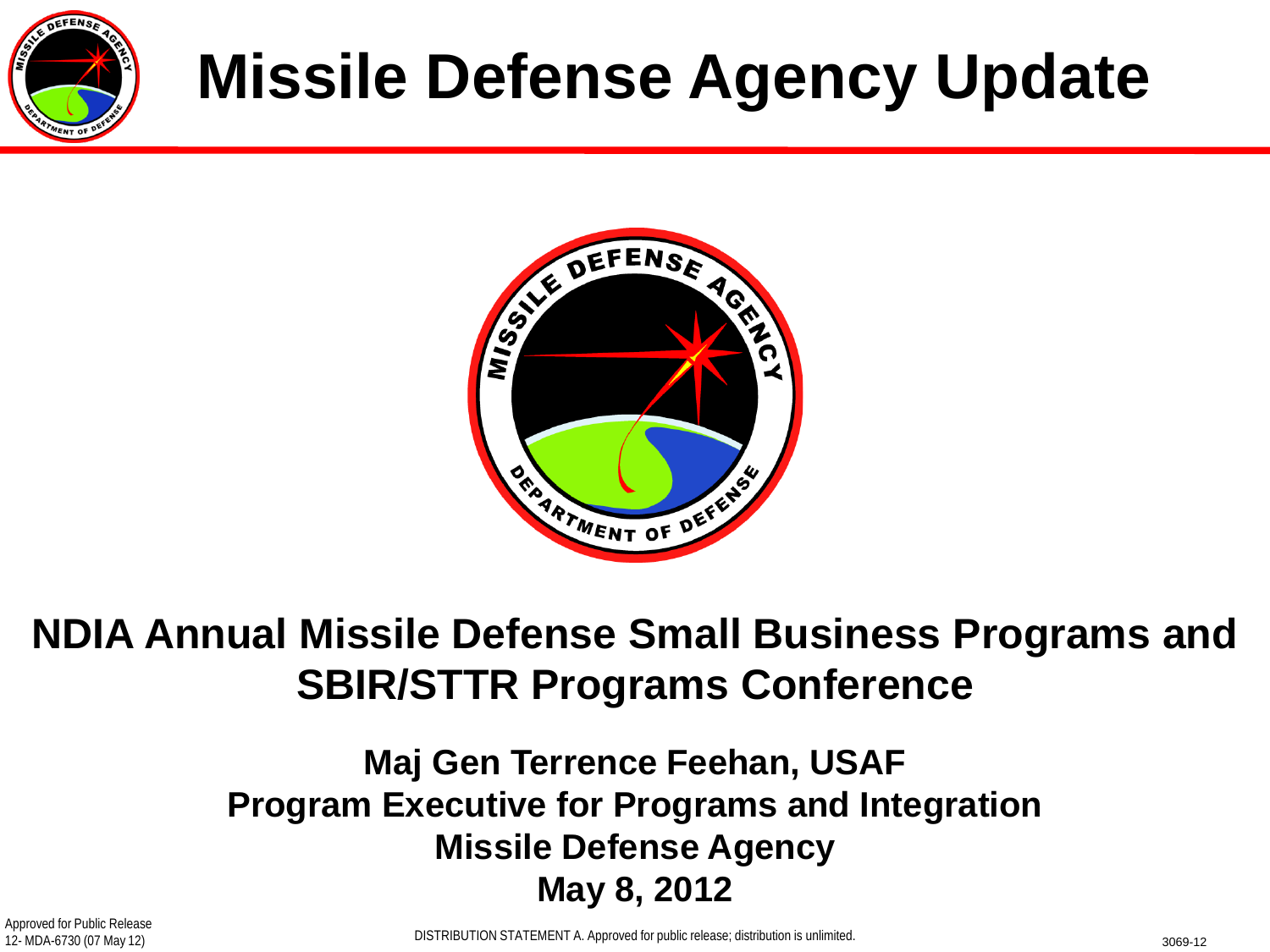BMDS Scenario Video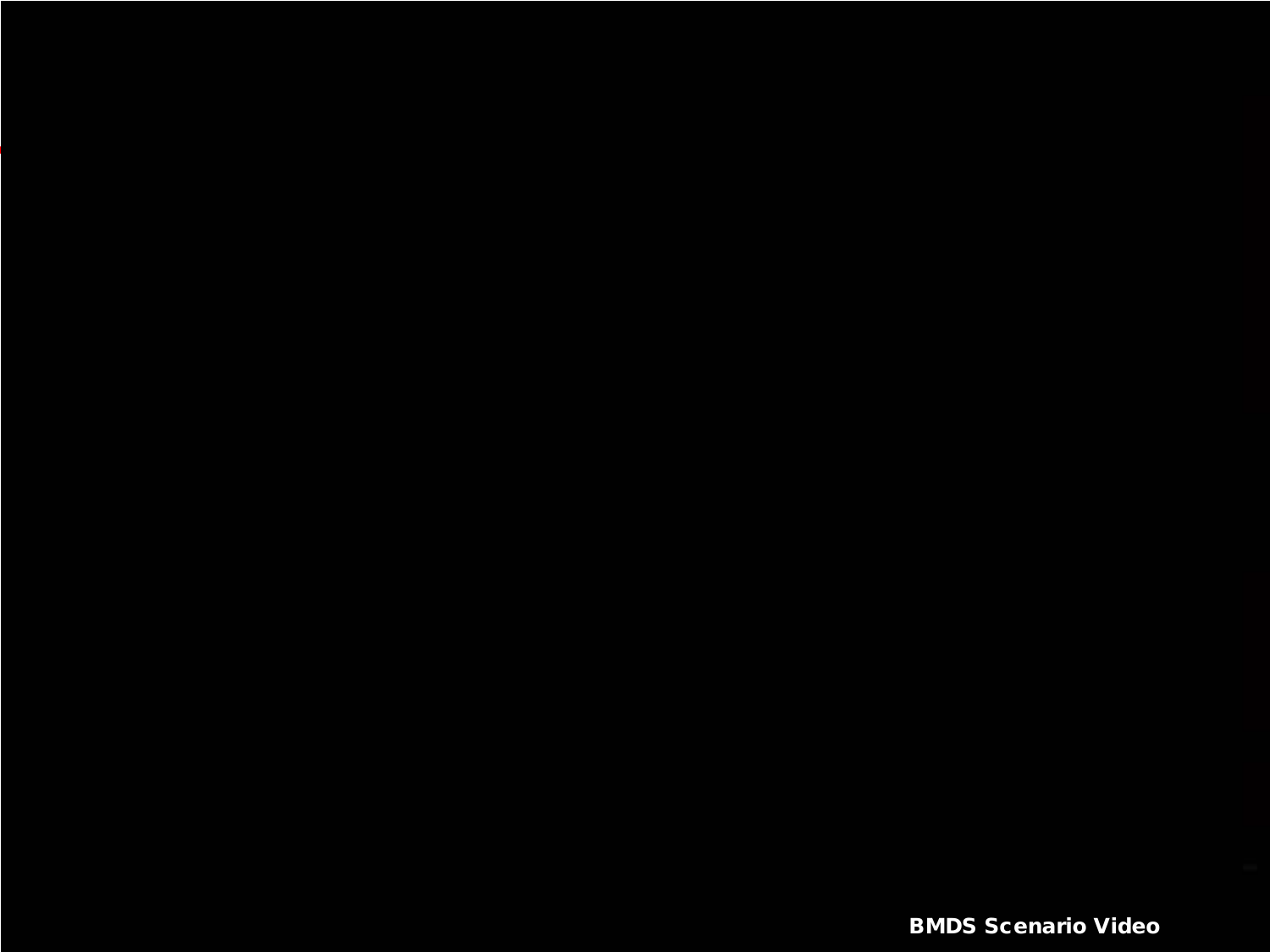## **Phased Adaptive Approach To Developing And Deploying Missile Defense**



Approved for Public Release 12- MDA-6730 (07 May 12)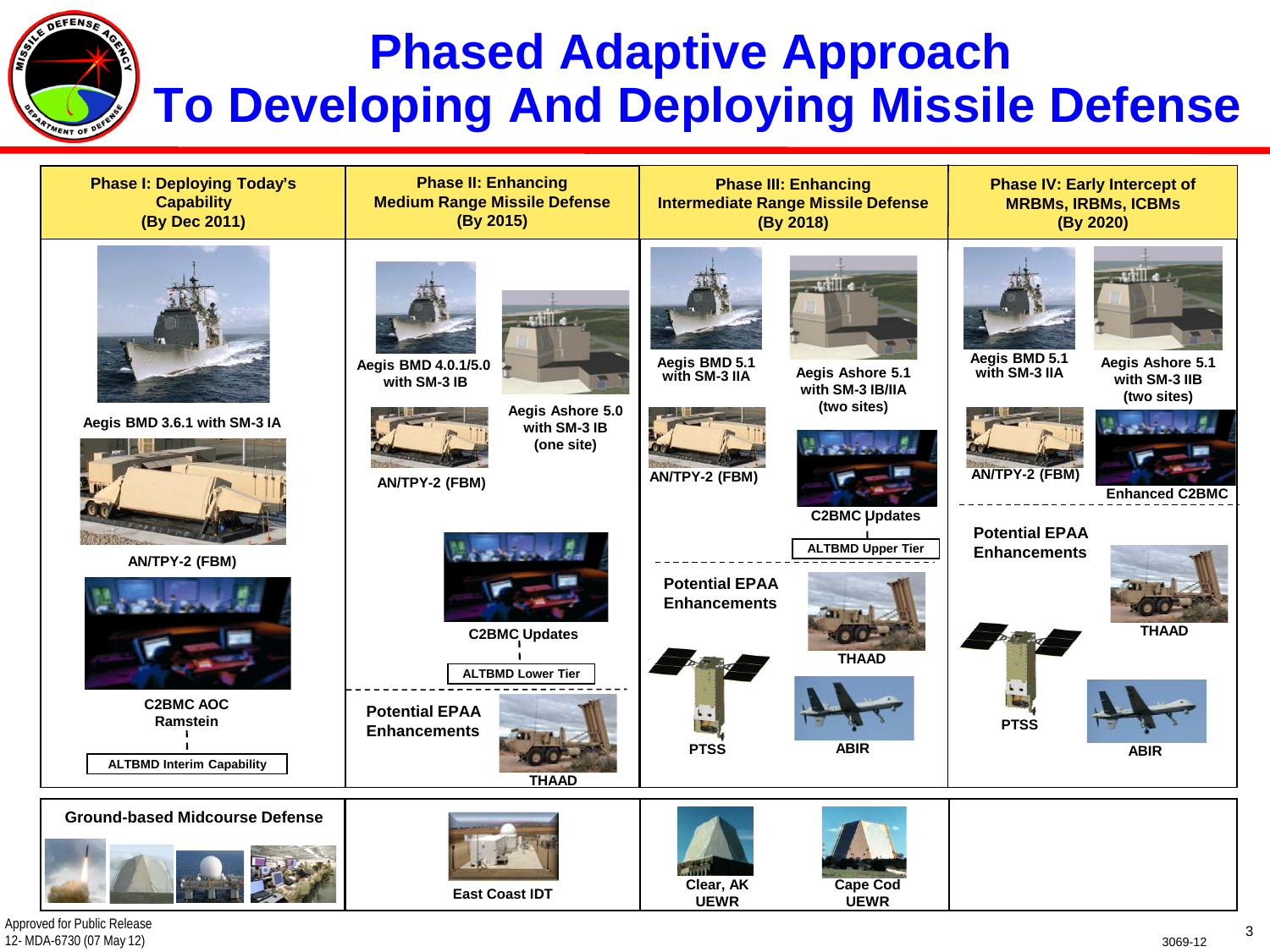

### **MDA Surpassed DoD Business Goals in FY11 (U)**



|              | Total S's Awarded I | to SB's         | SB's   | Total S's Awarded   Total % to   Total Prime Contact   Total % to<br>S's to SB's | SB's     | <b>Total Subcontract</b><br>S's to SB's | <b>Total Subcontract</b><br>$%$ to SB's |
|--------------|---------------------|-----------------|--------|----------------------------------------------------------------------------------|----------|-----------------------------------------|-----------------------------------------|
| <b>FY 11</b> | \$5,687,765,976     | \$1.912.764.802 | 33.60% | \$343.350.413                                                                    | $6.00\%$ | \$1,569,414,389                         | 27.60%                                  |

**33.6%**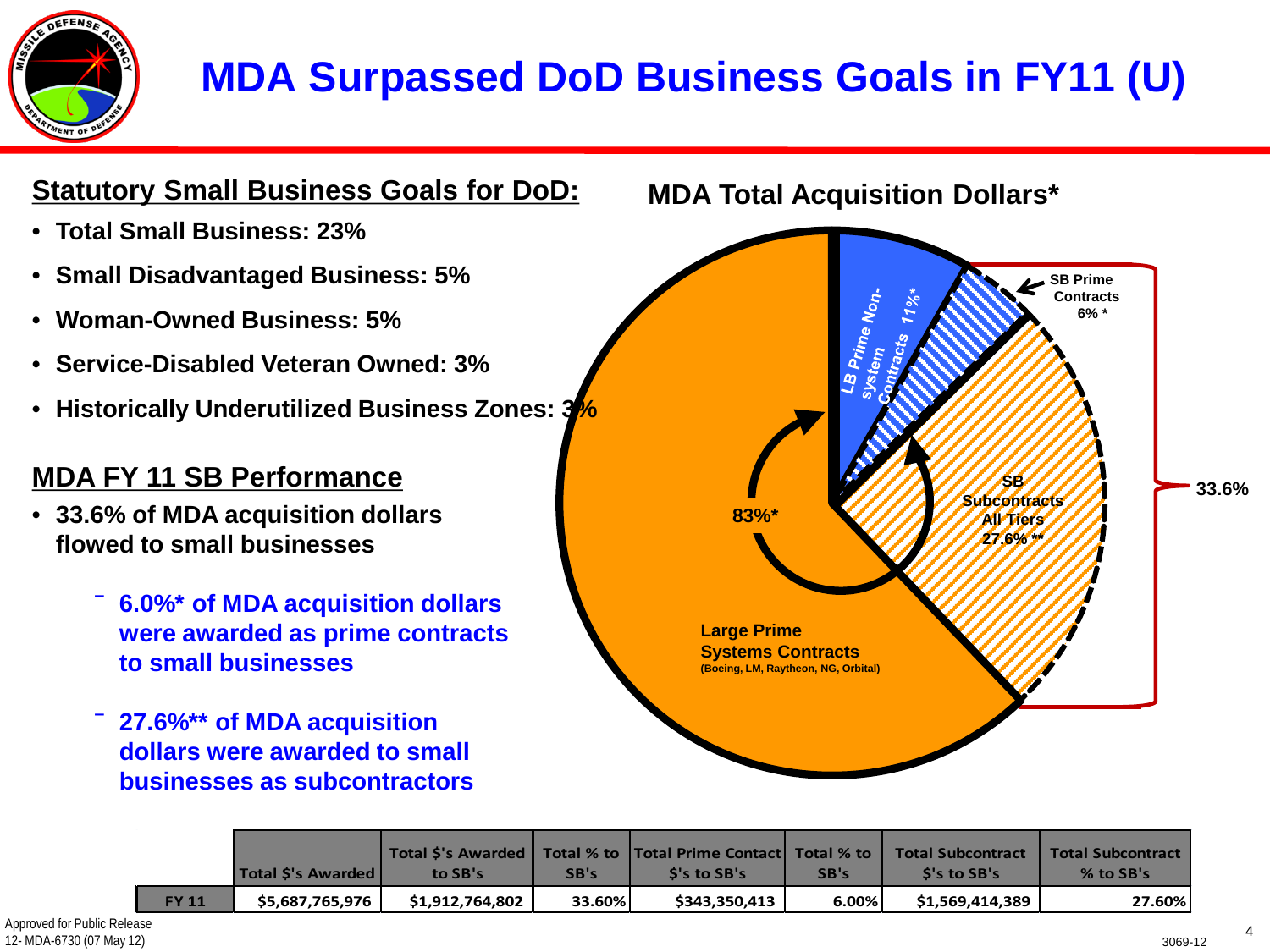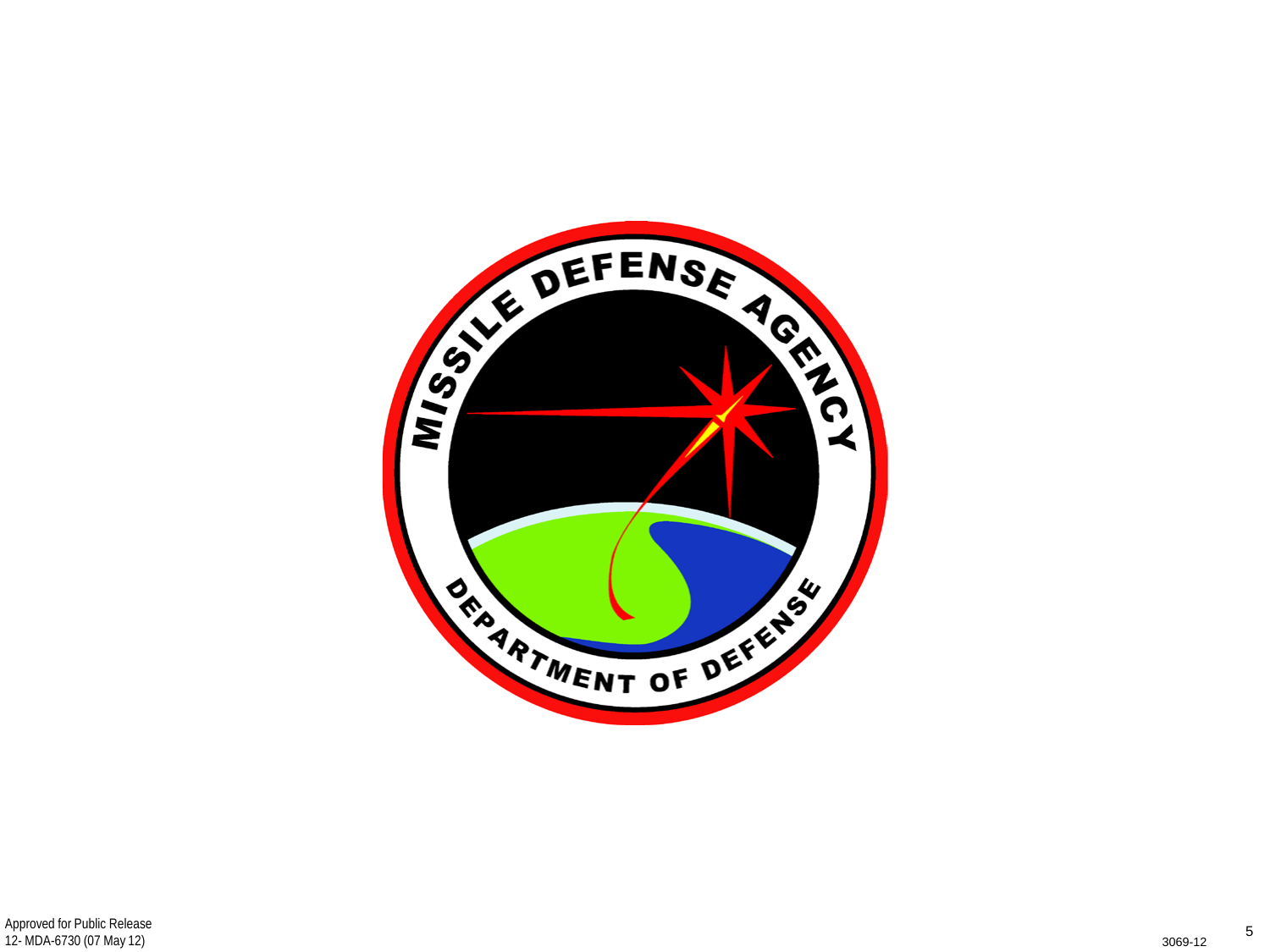**BACKUP**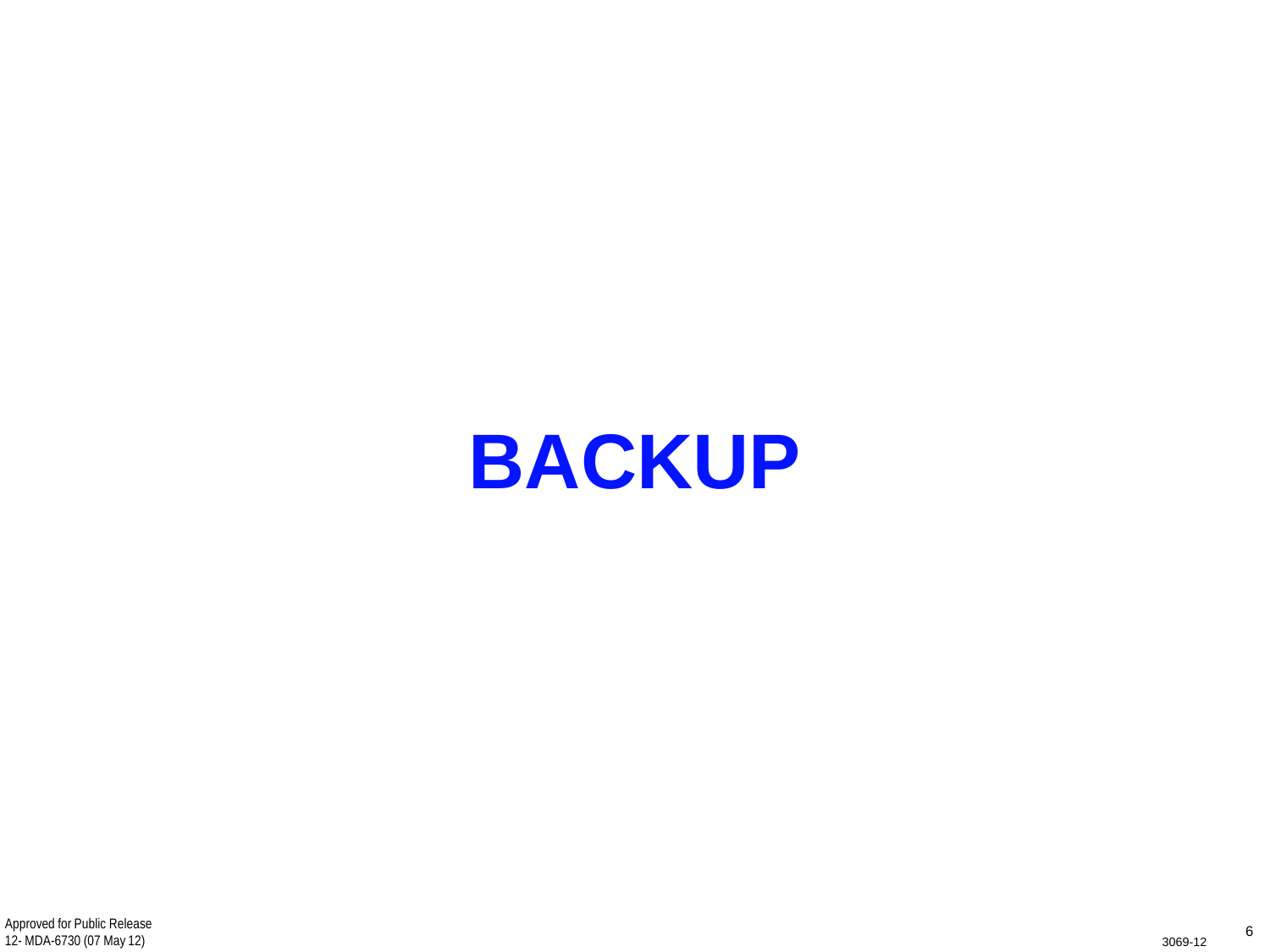

# **What Opportunities are at MDA?**

#### **General Small Business Opportunities at MDA**

- **Subcontracting opportunities with our large system prime contractors**
- **Advisory and assistance services**
- **Infrastructure support**
- **Small Business Innovation Research/Small Business Technology Transfer (SBIR/STTR) programs**

#### **Focused Small Business Opportunities this Year**

- **UEWR BIT: Total Small Business Set Aside (SBSA)**
- **Logistics Support (DPL) Currently in RFI/Sources Sought but the intent is to find out available capabilities to see if it can be a total SBSA**
- **Facilities Support (DPF) was a SBSA that went 8(a) on the GSA LOGWORLD Contract (currently in Source Selection)**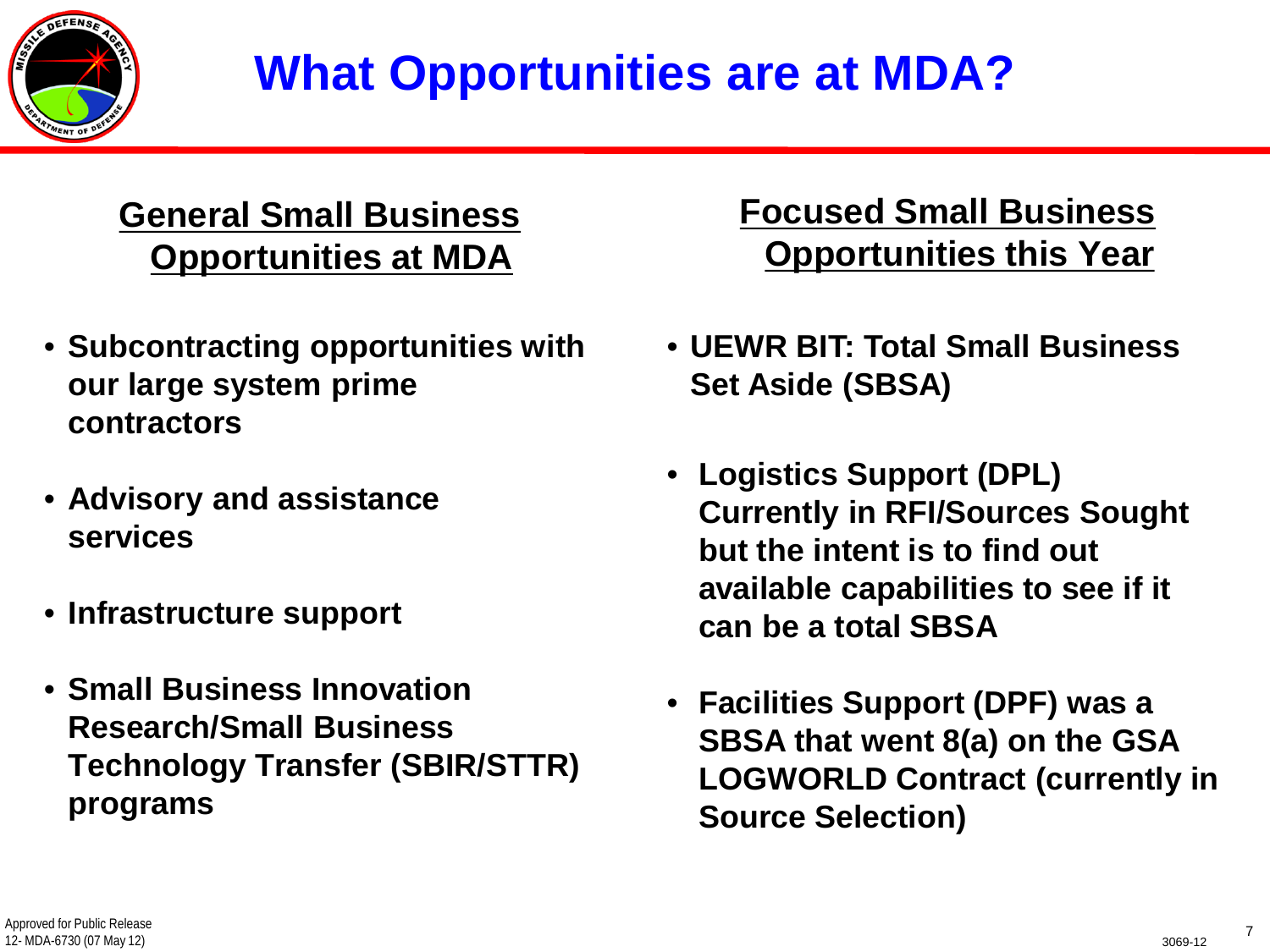

# **Small Businesses are Vital to MDA**

#### **Director's "Importance of Small Business to MDA" Memo (06 Apr 12)**

- **Reduce single point failures in the supply chain**
- **Lower program cost through more competition**
- **Improve capabilities fielded to the Warfighter by using SBIR/STTR technologies**

#### **MDA Small Business Goals**

- **Grow the small business industrial base supporting the BMDS and Agency**
- **Increase qualified small business vendors at all tiers of subcontracting**
- **Improve the quality of the products and services through competition**
- **Increase technology transfers from the SBIR/STTR programs into BMDS**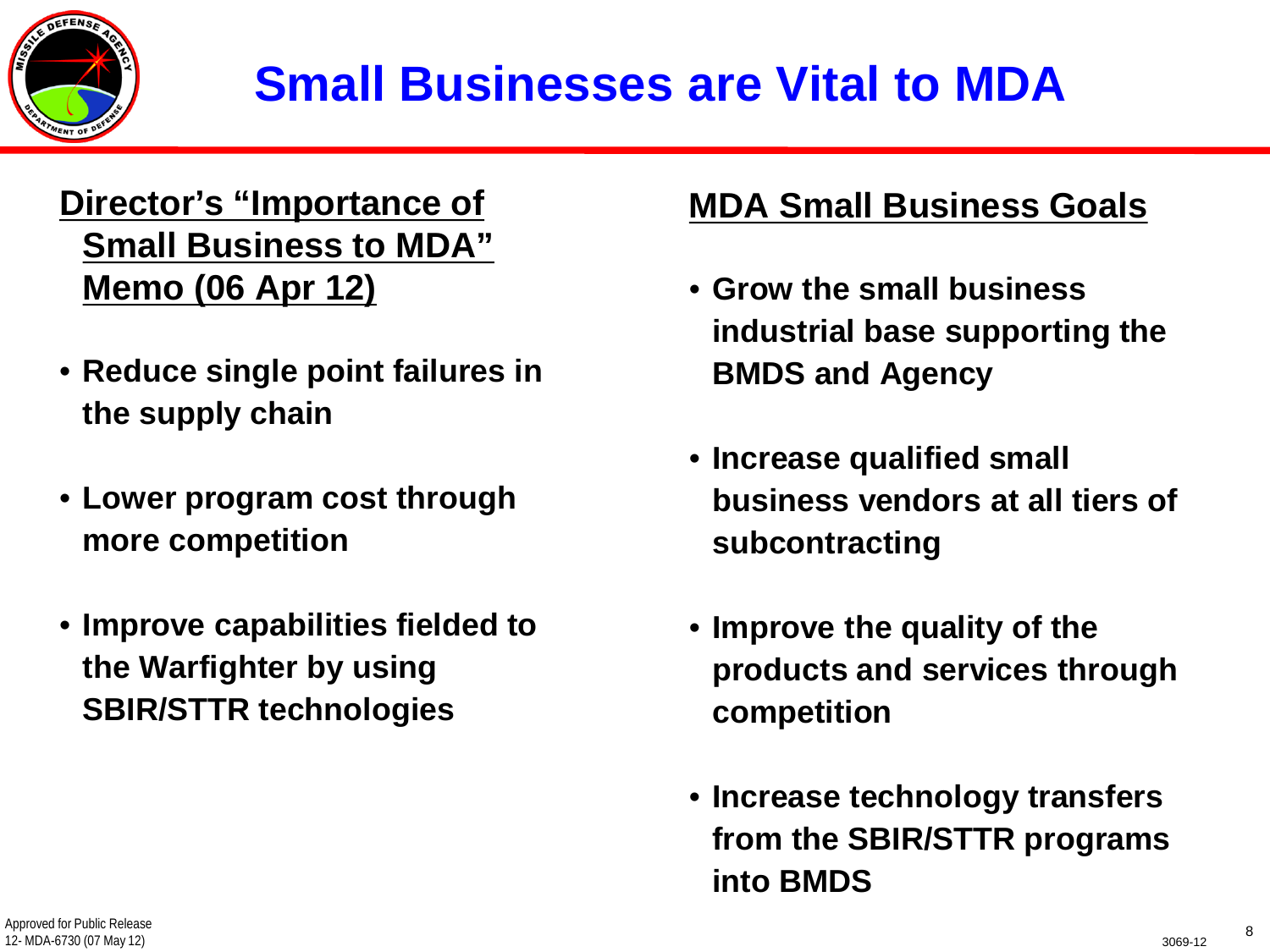

### **Small Business Innovation Research (SBIR) Small Business Technology Transfer (STTR) Programs**

- **\$87M program sponsoring research with over 340 small businesses in FY 11**
- **What are the MDA objectives and focus areas?**
	- **Modeling and Simulation**
	- **Directed Energy**
	- **Missile Propulsion**
	- **Structures**
	- **Radar & Infrared Sensors and Phenomenology**
	- **Test Support**





**Polishing a Silicon Carbide Mirror (SM3, STSS, THAAD – Potential Product Improvement)**



**Technique for merging plume models for more accurate scene generation in seeker testing (Modeling and Simulation)**



**Testing a multiple laser system**



**Test of integrated valve/injector for bi-propellant thrusters (THAAD – Potential Product Improvement)**



**Light-weight insulator material imbedded in metal foam (SM3 IIA Structural Insulator)**

3069-12

Approved for Public Release 12- MDA-6730 (07 May 12)

**Radiation-hardened memory chip (Potentially for STSS, GMD, THAAD)**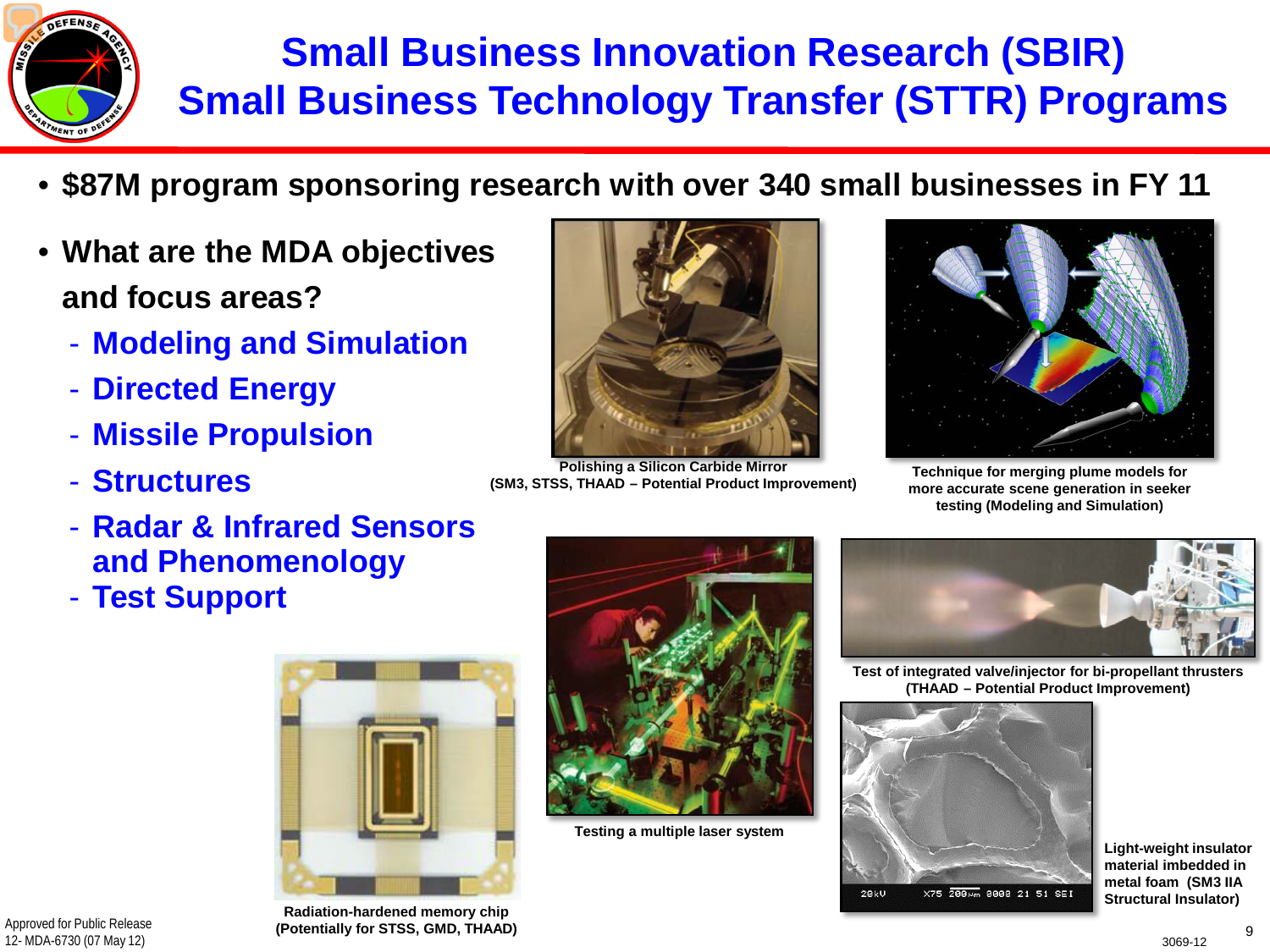

**The following slides show success stories of technologies which have transitioned to missile defense systems. These stories represent what can happen with innovations developed through the SBIR/STTR program.**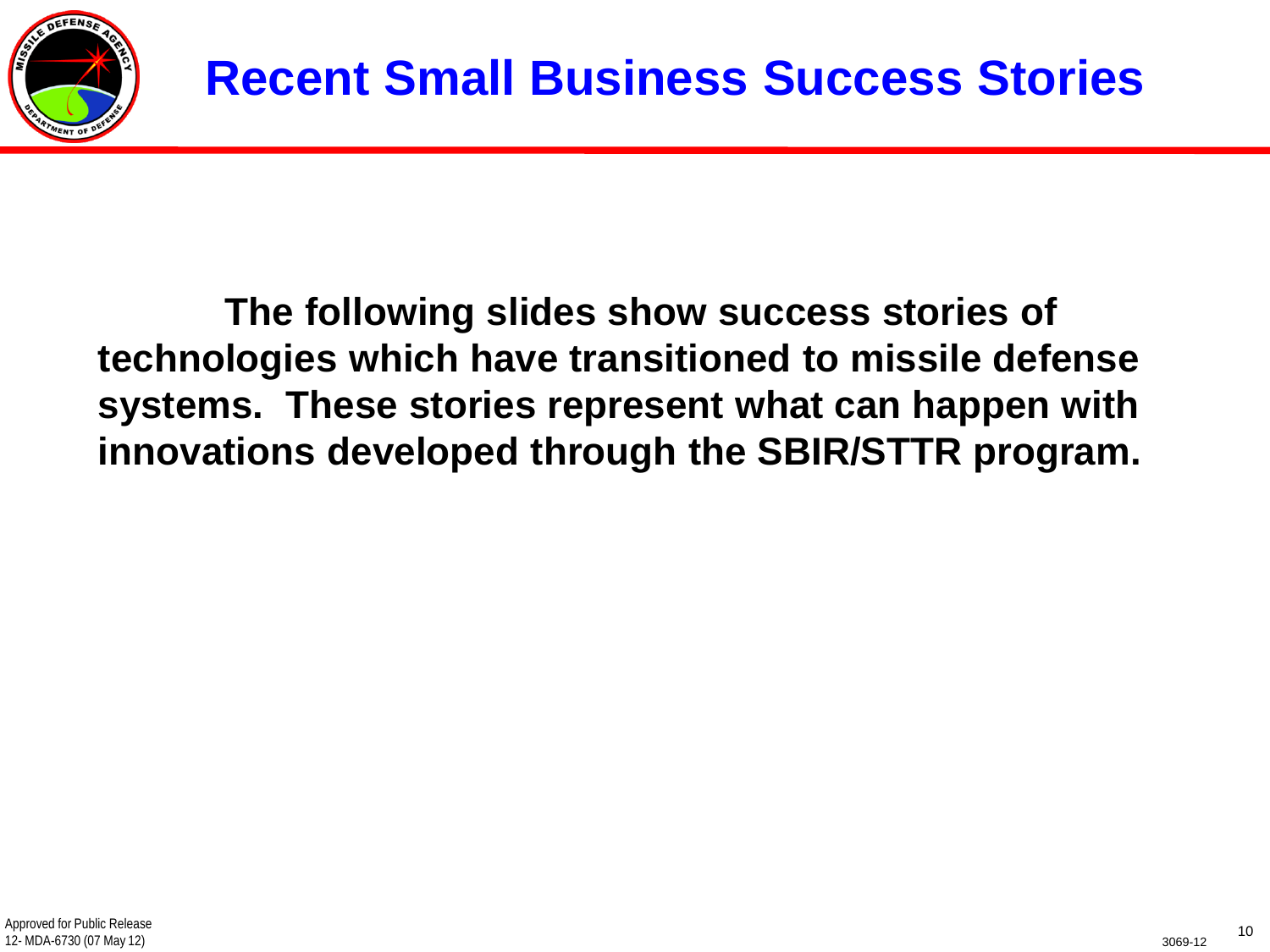

### **Transitioning SBIR Research: deciBel Research, Inc.**

#### Upgrading Computer Architecture for Radar



**The single-instance, symmetric multiprocessing (SMP) architecture for radar computing lacks the scalability required for emerging needs. Scalability allows distribution of code to automate tasks—and to add or update radar functions. A lack of scalability hinders efficiency, leading to less than optimal speed and effectiveness for critical radar systems.**



**deciBel Research has created a scalable architecture for Raytheon's multitasking algorithms. The approach minimizes workload associated with smaller radar-tracking processing tasks, which can often take as much time to compute as large-scale tasks. The solution, a heterogeneous cluster of processors connected by a high-bandwidth "fabric" or platform, meets MDA's real-time computing requirements.**



- **HQ0006-08-C-7913 (SBIR Phase II, 2008, \$983,983)** *Advanced Signal Processing Technologies for BMDS Radars*
- **W9113M-07-C-0085 (SBIR Phase I, 2007, \$99,770)** *Advanced Signal Processing Technologies for BMDS Radars*



Approved for Public Release 12- MDA-6730 (07 May 12)

**deciBel, now serving as a systems engineering/technical assistance contractor for MDA, offers its architecture to several prime contractors. The company teamed with Raytheon Integrated Defense Systems to help develop the next-generation computer architecture.**

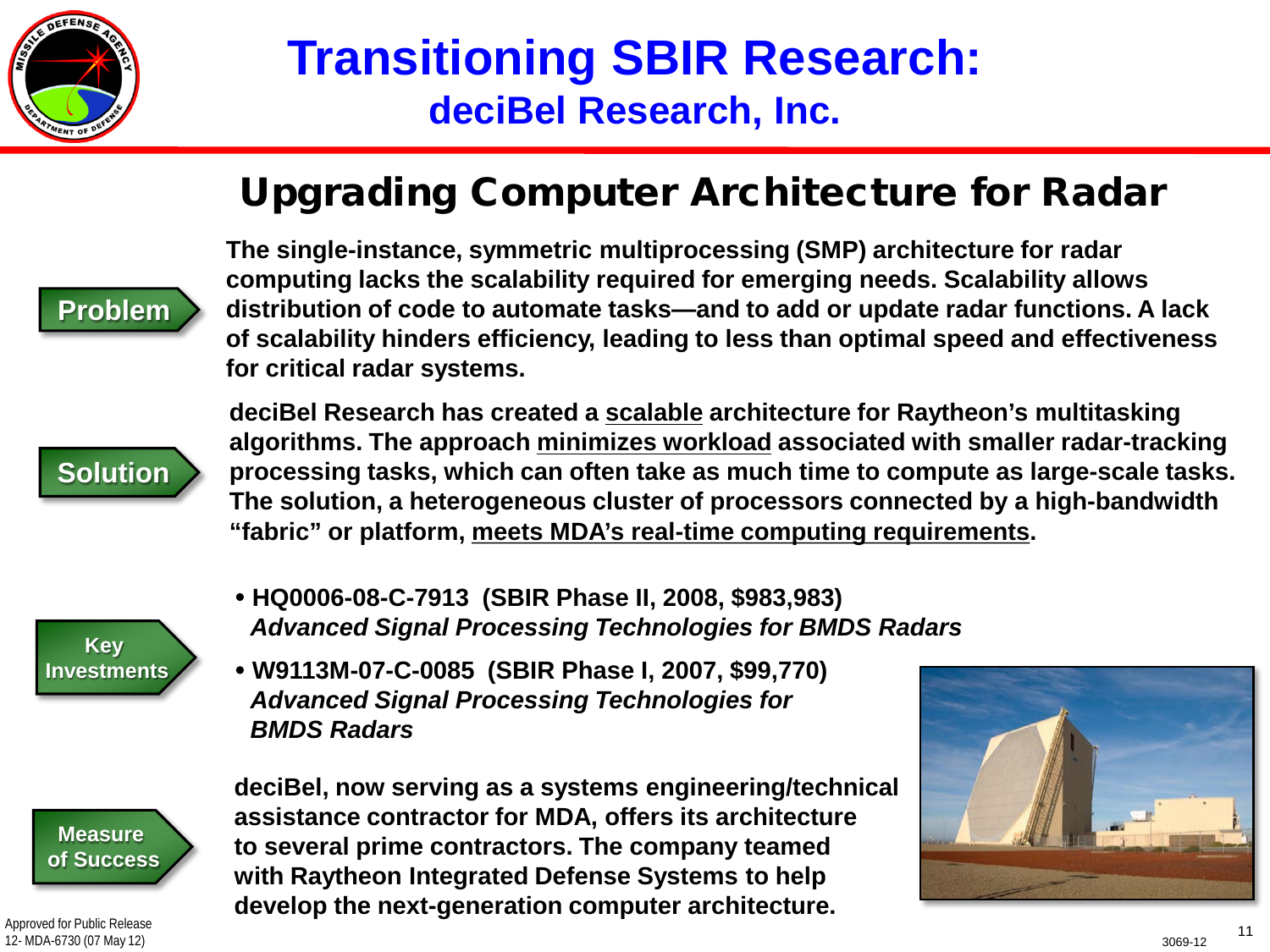

### **Transitioning SBIR Research: Hyper-Therm High Temperature Composites, Inc.**

#### Improving Thrusters for Kill Vehicles



**The weight that metal injectors bring to a rocket assembly adds to the overall weight of the rocket-propelled vehicle. Additionally, the orifices of metal injectors can sometimes become fouled by particulate matter.**



**DACS injectors made from a tough foam based on silicon carbide (SiC) have demonstrated increased performance by: improving mixing efficiencies and combustion stability; increasing injector reliability by reducing vulnerability to particulate fouling of orifices; providing manufacturing cost savings by eliminating the need for precision machining of numerous small-diameter orifices; and offering weight savings when compared with comparable metal injectors.**

- **Key Investments**
- **HQ0147-09-C-7026 (SBIR Phase II, 2009, \$984,684)** *Flight-Weight Ceramic Composite Rocket Thruster Assembly*
- **W9113M-04-C-0037 (SBIR Phase II, 2004, \$747,458)** *SiC Matrix Composite Rocket Thrust Chamber with Integrated SiC Foam Propellant Diffuser/Injector*

**Measure of Success** **Hyper-Therm has produced injectors that have been hot-fire tested by Alliant Techsystems, Inc. The company also had in excess of \$8M in post SBIR sales of the resulting products.**

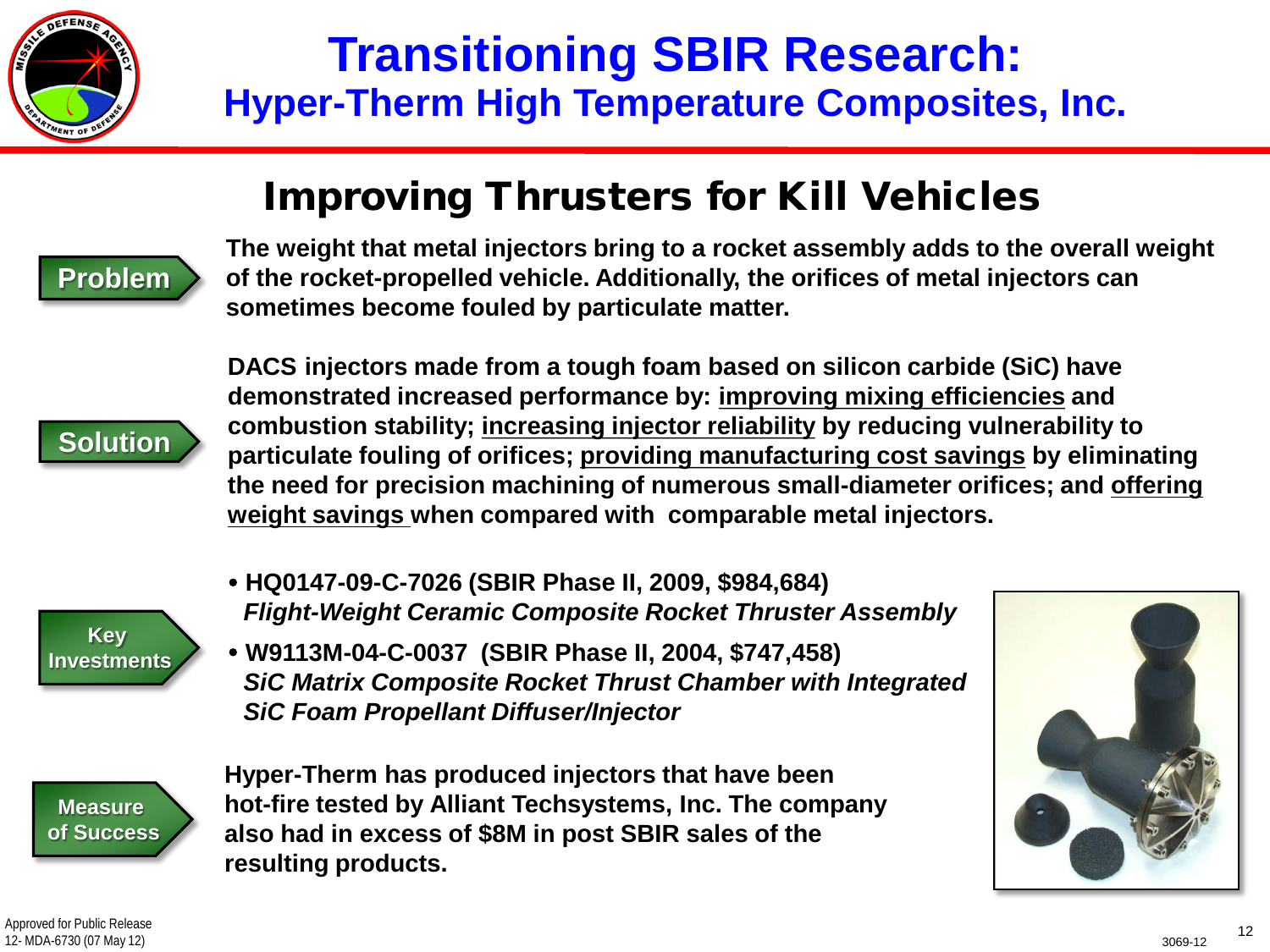

### **Transitioning SBIR Research: Stottler Henke Associates, Inc.**



**Command-and-control routines for missile defense engagements comprise a web of scenarios, duties, decisions, and tasks. Inefficiencies in the engagement-planning process could, in a real-world missile defense scenario, result in missed targets.** 



**Stottler Henke Associates' planning and resource-allocation application, called Aurora, provides improved engagement-planning capability. The tool relies on a proprietary "intelligent" breakdown of data, including variables covering the distribution of time and labor, to determine the optimal moment for each task, as well as the optimal worker or system for handling each task.**

- **Key Investments**
- **W9113M-08-C-0192 (SBIR Phase II, 2008, \$499,938)** *Automated Interceptor to Target Assignment Based on Proven, Advanced Techniques for Planning, Resource Allocation, and Constraint Satisfaction*
- **W9113M-07-C-0110 (SBIR Phase I, 2007, \$100,000)** *Automated Interceptor to Target Assignment Based on Proven, Advanced Techniques for Planning, Resource Allocation, and Constraint Satisfaction*

**Measure of Success** **While MDA continues to consider this mature tool for Integration into C2BMC, the tool already is being used by the Air Force, as part of the Air Force Satellite Communications Network. Boeing also has used Aurora as a primary scheduling tool for constructing its 787 passenger jet.**